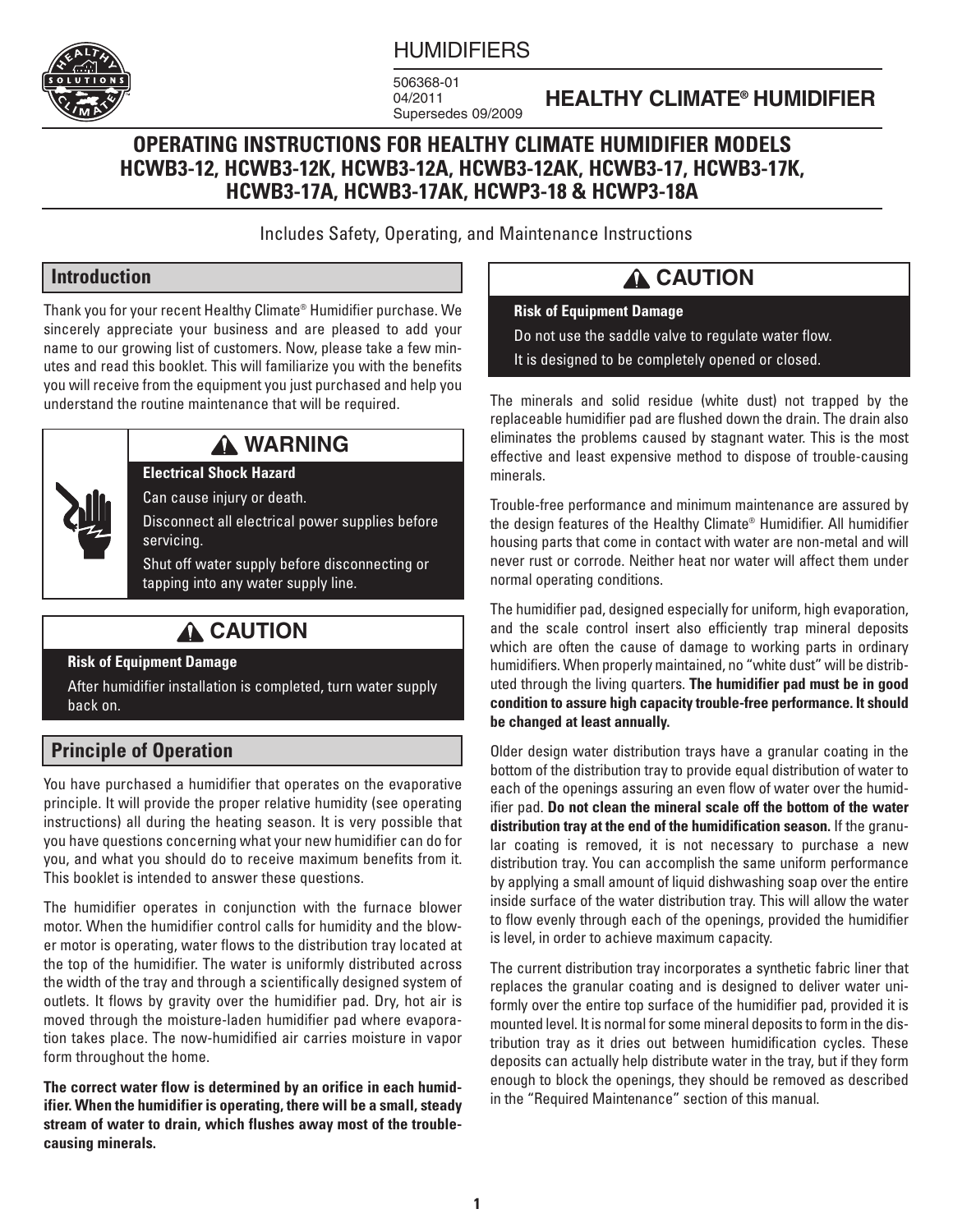#### **Operating Instructions (Humidifier Models HCWB3-12, HCWB3-12K, HCWB3-17, HCWB3-17K & HCWP3-18)**

Your new Healthy Climate® Humidifier is controlled by a manual humidifier control installed either in the living area or in the cold air return. It is important to anticipate a drop in temperature and reduce the setting accordingly to avoid excessive condensation. For example, with an outside temperature of 20° the correct setting will be 35% relative humidity. If the temperature is expected to fall to 0° that evening, then reduce the setting to 25% several hours prior to the temperature change.

| <b>OUTDOOR-INDOOR RELATIVE HUMIDITY TABLE</b> |                         |  |  |  |  |
|-----------------------------------------------|-------------------------|--|--|--|--|
| <b>Outside Temperature</b>                    | <b>Recommended R.H.</b> |  |  |  |  |
| $+40^\circ$                                   | 45%                     |  |  |  |  |
| $+30^\circ$                                   | 40%                     |  |  |  |  |
| $+20^{\circ}$                                 | 35%                     |  |  |  |  |
| $+10^{\circ}$                                 | 30%                     |  |  |  |  |
| n°                                            | 25%                     |  |  |  |  |
| $-10^{\circ}$                                 | 20%                     |  |  |  |  |
| $-20^\circ$                                   | 15%                     |  |  |  |  |

Observance of the recommended relative humidity level on your humidifier control (see table) is an important safeguard. Condensation of water on inside windows in the form of fogging or frost is usually an indi-

cation of excessive relative humidity. The same condensation can take place in other areas in your home with the possibility of resulting damage.

# **A** CAUTION

Excess humidity can cause moisture accumulation which allows possible mold growth in your home.

Be sure to keep fireplace dampers closed when not in use. They provide an excellent escape route for heat, as well as humidity.

The humidifier control can be used to determine the relative humidity in your home during the winter. Turn the dial to the lower setting then reverse the dial direction slowly until a "click" is heard. At this point, read the relative humidity on the dial. This will be very close to the actual relative humidity in your home.

To check the humidifier operation, set the humidifier control above the click point, make sure that the water saddle valve is open and that there is electricity to the humidifier. The furnace blower motor must be operating for the humidifier to function. After the humidifier has operated for several minutes and water is entering the humidifier and coming out at the drain, reduce the humidifier control setting below the click point and the humidifier should automatically shut off. Now, set the humidifier control dial at the recommended inside relative humidity, depending on the outside temperature. Follow the suggested settings prior to a drop in the outside temperature.

#### **Automatic Humidifier Controls (Humidifier Models HCWB3-12A, HCWB3-12AK, HCWB3-17A, HCWB3-17AK & HCWP3-18A)**

HCWB3-12A, HCWB3-12AK, HCWB3-17A, HCWB3-17AK and HCWB3-18A humidifiers are controlled by an automatic humidifier control, which offers two modes of operation: automatic and manual. When installed in the automatic mode, the system benefits you in the following ways:

- 1. The control automatically adjusts your home's RH based on the outdoor temperature.
- 2. The control eliminates the need to manually adjust the control.
- 3. The automatic humidifier control precisely controls the RH in your home, ensuring maximum comfort for a greater percentage of time. The automatic humidifier control also prevents excess condensation or low humidity in the home.
- 4. The automatic humidifier control also eliminates the need to turn the dial setting to **OFF** during the summer season.

## **Operating Instructions – Automatic Mode**

Immediately after installation, the automatic humidifier control must be set to match your home's condition. Follow these steps to adjust the automatic humidifier control. See **Figure A**.

1. Turn the knob to setting 5, which is within the normal range. During the next 24 to 48 hours, it may be necessary to adjust the dial for more or less humidity, depending on your personal comfort and home's requirements. See Table 1.



| Table 1 - OPERATION GUIDE                                                                                        |                                                                                                                                                                                                                                 |  |  |  |  |  |
|------------------------------------------------------------------------------------------------------------------|---------------------------------------------------------------------------------------------------------------------------------------------------------------------------------------------------------------------------------|--|--|--|--|--|
| <b>Condition</b>                                                                                                 | <b>Solution</b>                                                                                                                                                                                                                 |  |  |  |  |  |
| Condensation on windows.                                                                                         | Reduce the setting on the control dial by one<br>increment at a time.                                                                                                                                                           |  |  |  |  |  |
| Lack of humidity.                                                                                                | Increase the setting on the control dial by one<br>increment at a time.                                                                                                                                                         |  |  |  |  |  |
| Humidifier does not operate.<br>(solenoid does not "click"<br>when control is moved to<br><b>TEST</b> position). | Make sure power is available to the solenoid valve.<br>Turn dial to <b>TEST</b> . Make certain furnace blower is<br>operating and furnace is calling for heat. If unit still<br>does not operate, consult a heating contractor. |  |  |  |  |  |
| Humidifier won't shut off.                                                                                       | Turn dial to OFF. If unit continues to operate, consult<br>a heating contractor.                                                                                                                                                |  |  |  |  |  |
| Test Mode                                                                                                        | System operation is checked by setting the knob to<br><b>TEST</b> . Make certain that the furnace blower is<br>operating and furnace is calling for heat. Humidifier<br>will operate for one minute.                            |  |  |  |  |  |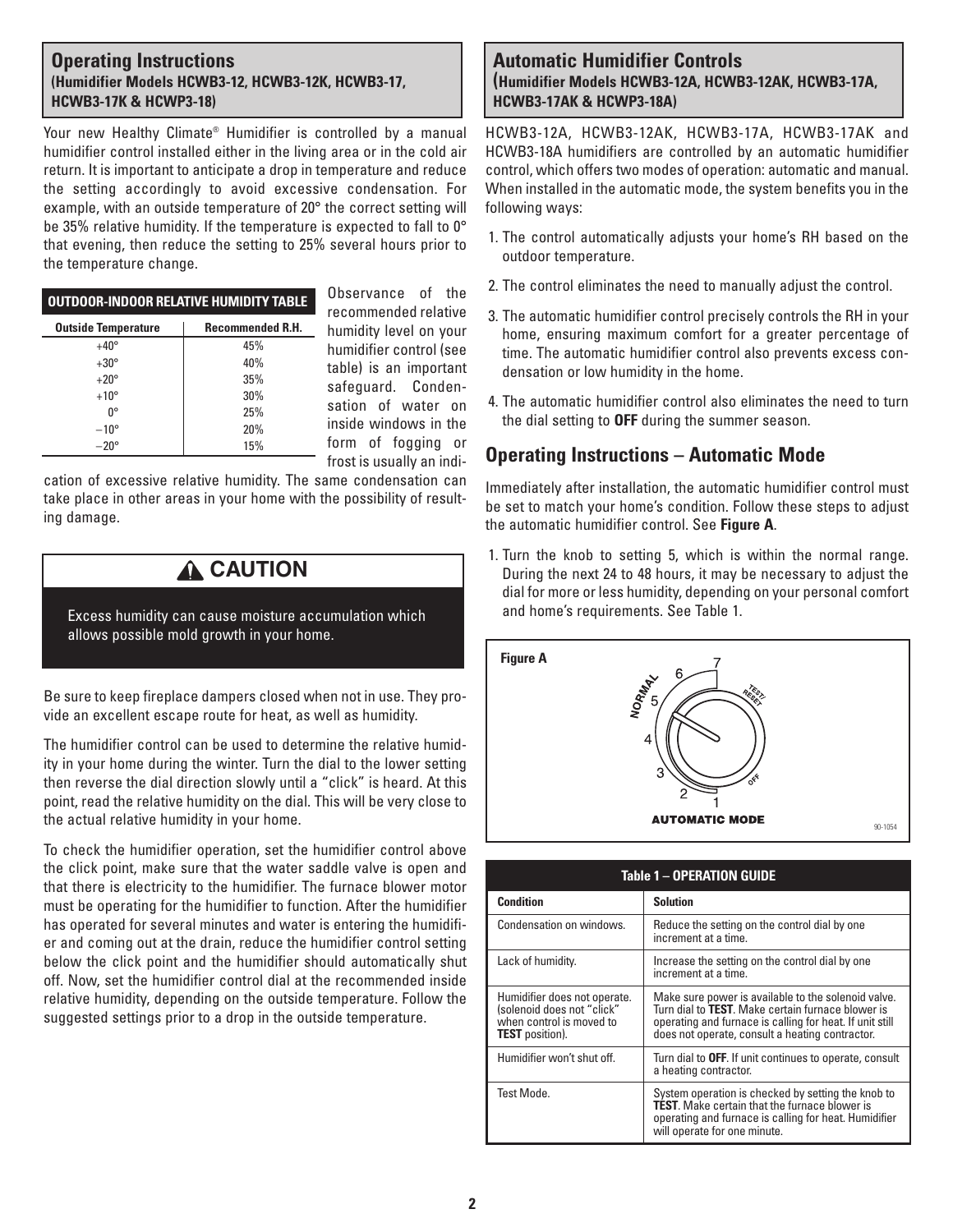2. During the coldest portion of the first heating season, minor adjustments may be necessary, depending on the home's construction. See Table 1.

The RH in your home will be accurately controlled to meet your needs and should not need further adjustment during future heating seasons. Make note of the dial setting in the event the knob gets moved.

Your humidifier is part of a system that will accurately maintain the RH in your home. For every 1°F change in outdoor temperature, the automatic humidifier control will automatically adjust the indoor relative humidity by 0.5% RH. If you would like to determine the RH in your home, follow these steps:

- 1. Determine the outdoor temperature.
- 2. Activate the furnace blower by setting your thermostat fan switch to the **ON** position, or by setting your thermostat to a higher temperature.
- 3. Turn the control dial setting to the **OFF** position. Then, slowly turn the dial clockwise until you hear the solenoid valve click on. Slowly turn the dial counterclockwise until you hear the solenoid valve click off. At this point, make note of the dial setting.
- 4. Locate your dial setting on Table 2. Follow the dial setting to the right until it intersects with the current outdoor temperature. This is the RH in your home under existing conditions.

| Table 2 - % RELATIVE HUMIDITY GUIDE |   |     |    |    |    |    |    |  |  |  |
|-------------------------------------|---|-----|----|----|----|----|----|--|--|--|
| <b>Outdoor Temperature (°F)</b>     |   |     |    |    |    |    |    |  |  |  |
|                                     |   | -10 | N  | 10 | 20 | 30 | 40 |  |  |  |
| Dial Setting                        |   | 10  | 10 | 10 | 15 | 20 | 25 |  |  |  |
|                                     | 2 | 10  | 10 | 15 | 20 | 25 | 30 |  |  |  |
|                                     | 3 | 10  | 15 | 20 | 25 | 30 | 35 |  |  |  |
|                                     |   | 15  | 20 | 25 | 30 | 35 | 40 |  |  |  |
|                                     | 5 | 20  | 25 | 30 | 35 | 40 | 45 |  |  |  |
|                                     | 6 | 25  | 30 | 35 | 40 | 45 | 45 |  |  |  |
|                                     |   | 30  | 35 | 40 | 45 | 45 | 45 |  |  |  |

*As an example, if the outdoor temperature is 20°F and, following step 3, the humidifier turns off at "5"on the dial range, then the RH in your home is 35%.*

The automatic humidifier control will accurately control the humidity in your home to a maximum of 45% RH and a minimum of 10% RH. The values of outdoor temperature and dial settings may fall in between or outside of the listed values in Table 2. In these cases, you will be able to approximate your home's actual indoor RH.

# **Operating Instructions – Manual Mode**

If an outdoor temperature sensor has not been installed with your automatic humidifier control, the control is installed in the cold air return and is set for manual mode operation. In this case, it is important to keep the humidifier control setting at the recommended level in order to avoid excessive indoor RH. This will prevent the formation of condensation on inside windows (fogging or frost on windows). For example, with an outside temperature of 20°F, the correct setting will be 35% RH. If the temperature is expected to fall to 0°F that evening, then adjust the setting to provide 25% RH several hours prior to the temperature change.

The recommended settings on the sticker on the front of the control and in the table on page 2 are based on years of research and experience. For example, a winter time indoor RH of 50% may be considered ideal for your personal comfort, however, this setting may result in damage to your home. Observance of the recommended RH levels on your humidifier control, therefore, is an important safeguard. These settings represent a compromise between RH levels that are desirable for comfort reasons and humidity levels, which will avoid condensation on your windows.

The humidifier control can be used to accurately determine the RH in your home during the winter. With the furnace blower operating at the heating speed, turn the dial to the lowest setting, then reverse the dial direction slowly until you hear the solenoid valve click on. At this point, read the RH on the dial. This will be very close to the actual RH in your home. To check the humidifier operation, set the knob to **TEST**. Make sure that the water saddle valve is open and that there is electricity to the unit. Generally, the furnace blower motor must be operating for the humidifier to function. After the humidifier has operated for one minute and water is entering the unit and coming out at the drain, reduce the humidifier control setting to the recommended inside RH, depending on the outside temperature. Do not leave the control in the test mode. The humidifier will not operate properly in the test mode. Anticipate a drop in the outside temperature and lower the setting several hours before the drop in outside temperature occurs.

## **Effect of Water Characteristics**

Your humidifier will operate effectively using either hard or mechanically softened water.

Any type of water (hard, soft, hot, or cold) is acceptable for use with the HCWB3 or HCWP3 drain-type humidifiers. Hot supply water, 140° maximum, is recommended for all heat pump applications. The use of hot supply water will also increase the humidifier's capacity.

# **WARNING**

### **Risk of Scalding**

Water temperature over 125˚F can cause severe burns and scald instantly.

Shut off the hot water supply before disconnecting or tapping into any hot water supply line.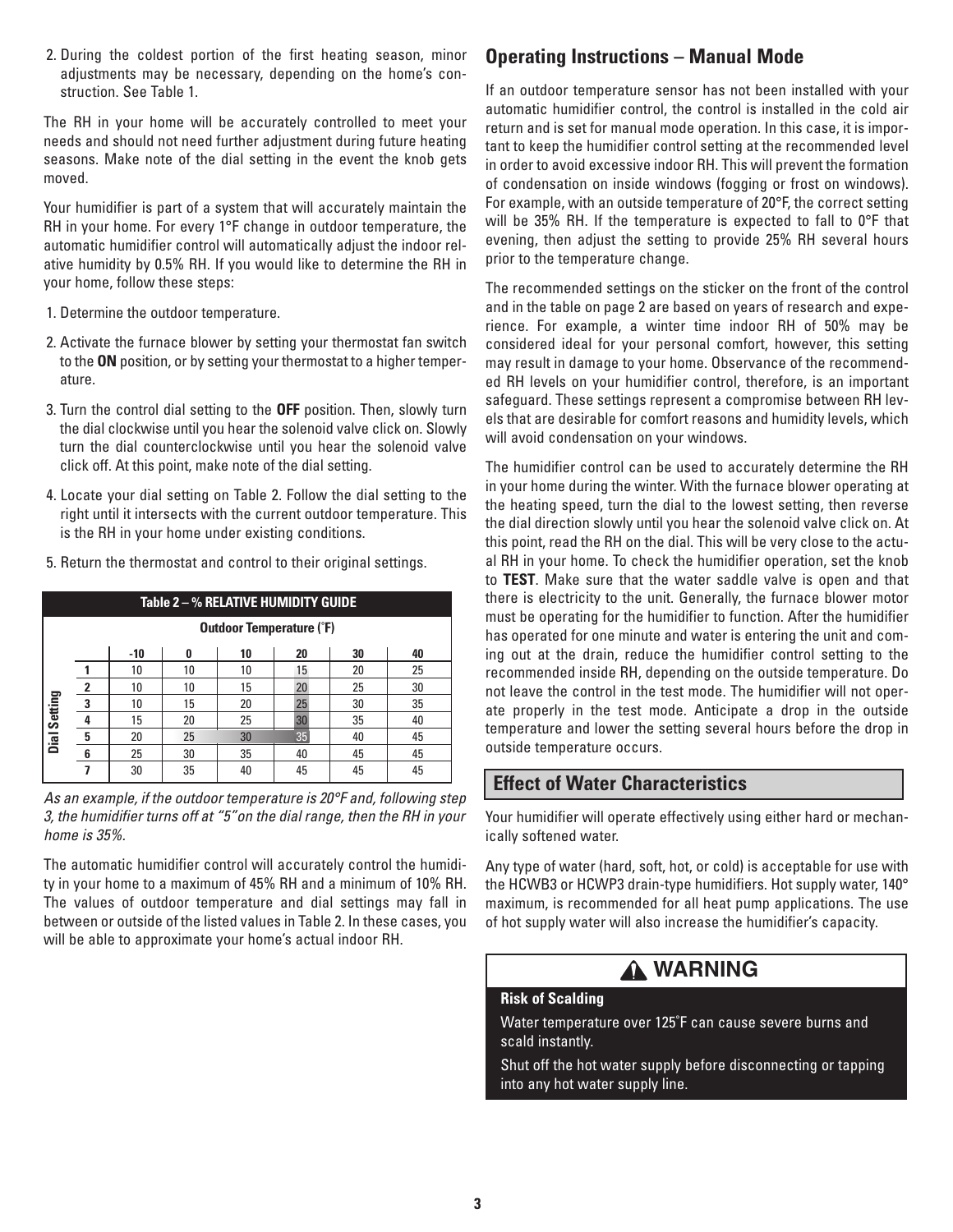### **Annual Maintenance**

#### **For best performance, you should replace the humidifier pad in your humidifier at least annually.**

• Call your Lennox dealer for preventative maintenance and replacement components.

#### **Annual Summer Shutdown**

For the summer humidifier shutdown, simply turn the humidifier control to the "OFF" setting (all humidifier models) and close the damper (Models HCWB3-12, HCWB3-12K, HCWB3-12A, HCWB3-12AK, HCWB3-17, HCWB3-17K, HCWB3-17A and HCWB3-17AK).

#### **Dealer Instructions for Preventative Maintenance**

**NOTE**: Annual inspection and preventative maintenance of your total heating system is important for efficient and safe operation. Call your Lennox dealer for humidifier service and maintenance inspection.

Your humidifier is equipped with an in-line water strainer and orifice as shown below. These parts should be inspected and cleaned periodically to assure continued proper humidifier performance. Inspect more often if seeing "white dust".

## **I. Water Line Inspection and Service Instructions**



- 1. Disconnect electrical power to the furnace and shut off water supply.
- 2. Disconnect the water line at the inlet compression nut.
- 3. Remove the in-line strainer from inside the inlet side of the valve by using a small nail or wire.
- 4. Flush the in-line strainer clean or replace with a new strainer, Service Department, Catalog No. 22N14.
- 5. Reconnect the inlet water line. **Use 7/16" wrench to hold valve while tightenting compression nut with 1/2" wrench to prevent damage to valve bracket and to ensure watertight connection.**
- 6. Disconnect the water feed tube at the outlet compression nut.
- 7. Inspect the water feed tube by gently flexing it and looking for cracks or signs of wear. Replace tube if it is cracked, brittle, or has been damaged.
- 8. Remove the orifice from the copper or plastic water feed tube and make sure this small opening is unplugged.
- 9. Replace the orifice and reconnect the water feed tube. **Use 7/16" wrench to hold valve while tightenting compression nut with 1/2" wrench to prevent damage to valve bracket and to ensure watertight connection.**
- 10. Remove the drain line from the bottom of the humidifier. If applicable, flex it to loosen any mineral deposits or blockages. Flush the drain line with water under pressure to clear it of any debris, and slip it back onto the drain fitting. If drain line does not clean properly, replace it. Inspect the drain line to make sure it has a constant downward slope and is not flattened or blocked.
- 11. Turn on water supply and reconnect electrical power to the furnace.

#### **II. Required Maintenance (Humidifier Models HCWB3-12, HCWB3-12K, HCWB3-12A, HCWB3-12AK, HCWB3-17, HCWB3-17K, HCWB3-17A & HCWB3-17AK)**





Shut off water supply before disconnecting or tapping into any water supply line.

- 1. Disconnect main power to furnace.
- 2. Note Humidifier Control setting and turn dial to the "OFF" position.
- 3. Turn off water supply. Turn the integral bypass damper (3) to the SUMMER position.
- 4. Press the tabs in the latches on the top and bottom of front cover (1) and pull cover off base with both hands. Set aside.
- 5. Carefully pull the plastic feed tube (2) out of the distribution tray (5) at the top of the evaporative assembly (4). Pull this assembly out by grasping at top and tipping out.
- 6. Unsnap the distribution tray (5) from the scale control insert (8). Lightly scrape out or brush off any mineral deposits, being careful not to stretch or loosen the synthetic fabric liner. Soaking the tray in vinegar or a lime-removing agent is helpful when trying to remove stubborn mineral deposits.
- 7. Slide the Humidifier Pad (7) out from the scale control insert (8). Clean the scale control insert of mineral deposits. Replace the Humidifier Pad annually or if performance drops (Catalog No. X2660 for Models HCWB3-12, HCWB3-12K, HCWB3-12A and HCWB3-12AK, and Catalog No. X2661 for Models HCWB3-17, HCWB3-17K, HCWB3-17A and HCWB3-17AK). Slide the Humidifier Pad back into the scale control insert with the colored spot up and snap the distribution tray (5) back into place.
- 8. Inspect the plastic feed tube (2) by gently flexing it and looking for cracks or signs of wear. Replace tube if it is cracked, brittle, or has been damaged.
- 9. Reinstall the evaporative assembly (4) into the humidifier by fitting its drain into the round receptacle at the base of the humidifier. Push the assembly in at the top until it snaps into place. Push the end of the feed tube (2) back firmly into the distribution tray and replace the front cover (1).